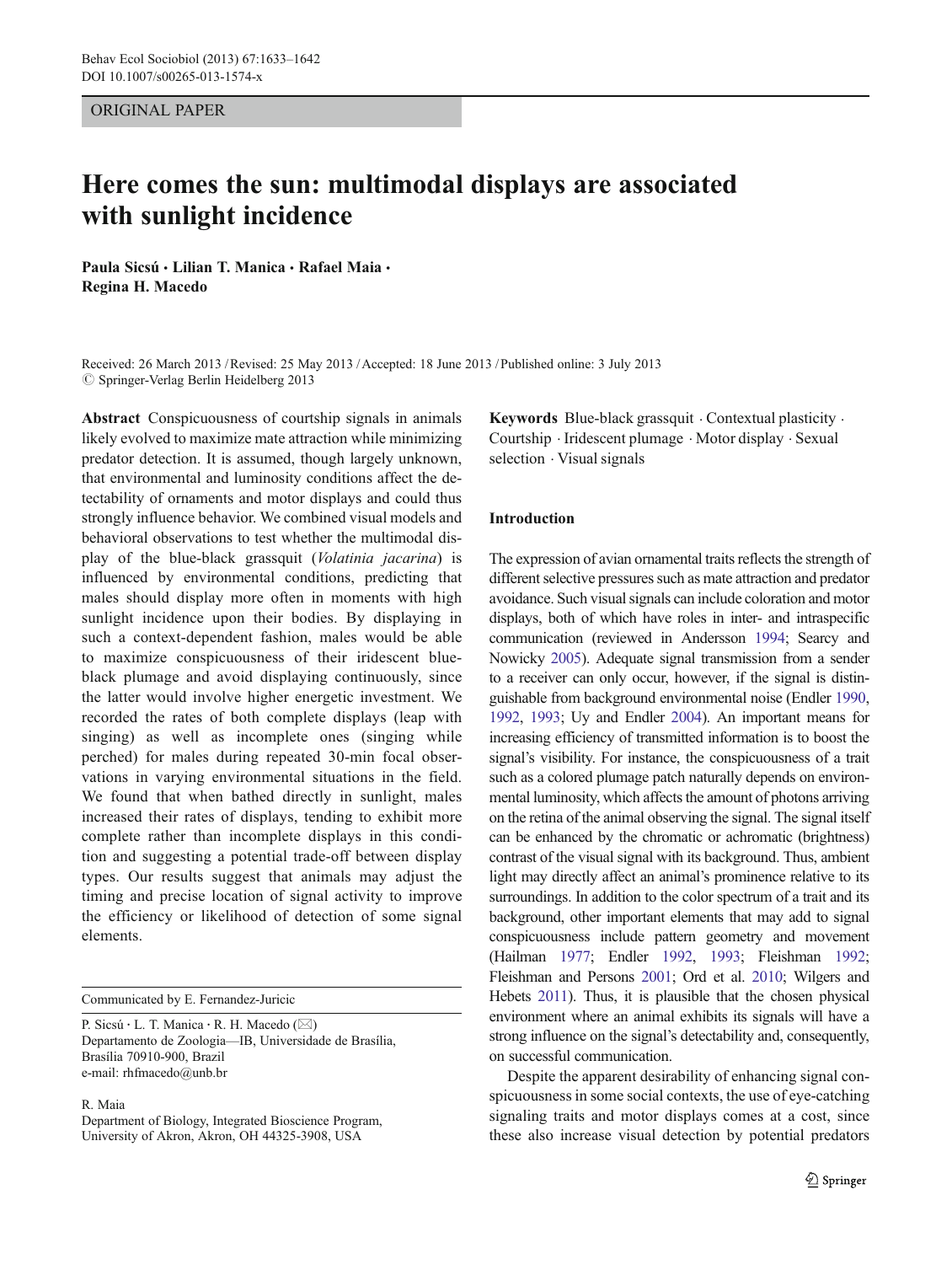that hunt diurnally (e.g., Godin and McDonough [2003](#page-8-0); Sullivan and Kwiatkowski [2007\)](#page-9-0) or competitors that can gain some advantage by accessing the signal content (McGregor [1993\)](#page-8-0). Thus, secondary sexual traits of males, including both visual ornaments as well as motor displays, should reflect a trade-off between gains through increased visibility to the intended viewer (e.g., females and rival males) and costs due to natural selection pressures (Fowler-Finn and Hebets [2011\)](#page-8-0). Early empirical evidence for such a trade-off included studies of vertebrates and invertebrates in different habitats and substrates. Guppies Poecilia reticulata appear to increase courtship behavior in the early morning and late afternoon (Endler [1987\)](#page-8-0), which are periods that coincide with light levels that could minimize predator detection while allowing intraspecific visual detection of color patterns (Endler [1991](#page-8-0)). Male ghost swift moths *Hepialus humuli* seem to have adaptive behaviors relative to ambient conditions and predation, restricting their sexual display flights to a relatively short window of time at dusk, when predation may be minimized despite the conspicuousness of their wing coloration (Andersson et al. [1998\)](#page-7-0). Another example is the fiddler crab Uca tangeri, which exhibits conspicuous coloration in those body parts that are relevant for intraspecific communication but has fairly cryptic coloration in other parts that can be viewed by potential avian predators (Cummings et al. [2007\)](#page-8-0). Motor displays can also be costly due to increased detection by predators: a laboratory manipulation showed that male wolf spiders Pardosa milvina that courted via leg raises were more likely to be preyed upon than those that did not court (Hoefler et al. [2008](#page-8-0)). Furthermore, animals invest time and occasionally considerable energy executing motor and acoustic displays at the expense of other vital functions (Wells and Taigen [1984](#page-9-0); Sullivan and Kwiatkowski [2007](#page-9-0)).

Numerous studies have analyzed the spectral properties of male ornaments relative to the animal's substrate or to the visual sensitivity of potential predators or females (Endler and Théry [1996;](#page-8-0) Grill and Rush [2000](#page-8-0); Macedonia [2001](#page-8-0); Fuller [2002](#page-8-0); Heindl and Winkler [2003;](#page-8-0) Leal and Fleishman [2004;](#page-8-0) Schultz et al. [2008\)](#page-9-0). There has been less focus, however, on the idea that animals should optimize signaling transmission to become more noticeable by choosing the proper moments to display, although the theoretical framework encompassing optimization of signal transmission was proposed over 30 years ago (Hailman [1979](#page-8-0)). For example, empirical evidence shows that many bird species have the behavioral plasticity to optimize the timing and placement, as well as the properties, of their vocalizations in noisy environments (reviewed in Brumm and Slabbekoorn [2005](#page-8-0)). Additionally, recent work has targeted the changes in timing, volume, or pitch of bird song to overcome noise pollution (Gross et al. [2010](#page-8-0); Cardoso and Atwell [2011;](#page-8-0) Francis et al. [2011\)](#page-8-0). However, very little is known about plasticity in signal transmission beyond the acoustic modality. Some

authors have suggested that animals should orient their bodies or color patches to optimize visualization within specific contexts of their environment (Endler and Théry [1996;](#page-8-0) Doucet and Montgomerie [2003\)](#page-8-0), an idea that received recent empirical support in a study with great bustards Otis tarda (Olea et al. [2010\)](#page-8-0) and in one with snowy owls Bubo scandiacus (Bortolotti et al. [2011](#page-8-0)). Another study with two Anolis species has also shown that individuals increase the speed of their territorial displays as a function of background motion due to windblown vegetation (Ord et al. [2007\)](#page-8-0).

One spectacular type of coloration that is strongly influenced by lighting conditions is iridescent coloration, which is found in a wide range of taxa, from beetles and several other invertebrates (notably butterflies) to vertebrates such as fishes and birds, among others (reviewed in Doucet and Meadows [2009](#page-8-0)). Iridescent plumage color results from the coherent scattering of light waves by nanostructural elements of feather barbules, namely keratin, melanin and air, organized in layered or crystalline arrangements (Prum [2006](#page-9-0); Doucet and Meadows [2009](#page-8-0)). Iridescent colors change in appearance based both upon viewing geometry as well as illumination (Osorio and Ham [2002\)](#page-9-0). For example, iridescent coloration reflects maximally at a specular geometry, and thus appears much brighter when directly illuminated rather than under diffuse light, and the total amount of light can change the intensity of iridescent colors (Osorio and Ham [2002\)](#page-9-0). Therefore, the appearance of iridescent colors can be largely controlled by individual choice of where and when to display it, making it an ideal trait to evolve associated to context-dependent behavioral execution of courtship displays.

Here, we examined behavioral plasticity in the execution of the multimodal sexual display of the blue-black grassquit Volatinia jacarina (Fig. [1](#page-2-0)) in face of fluctuating environmental conditions. The blue-black grassquit is a passerine that inhabits grasslands, disturbed areas, and savannas in the Neotropics and is very abundant in Brazil. Females and juveniles are brownish and cryptic, as are adult males during the non-breeding season. At the beginning of the breeding season, adult males molt into a nuptial blue-black plumage that is UV-shifted in coloration (peaks in UV and violet blue wavelengths) and also strikingly iridescent (Maia et al. [2009;](#page-8-0) Maia and Macedo [2010](#page-8-0)). They perform a multimodal display to attract females and defend their small territories (ca. 13– 72 m<sup>2</sup>; Almeida and Macedo [2001\)](#page-7-0). The courtship display can occur either as (1) a motor exhibition that involves leaps accompanied by a vocalization (hereafter called "complete display"); or (2) alternatively, the display can include only the vocalization while perched, without the motor component of the leap (hereafter called "incomplete display"). The complete displays are executed usually from an elevated perch and leaps can reach a height of approximately 25 cm (Costa and Macedo [2005\)](#page-8-0), during which males flap their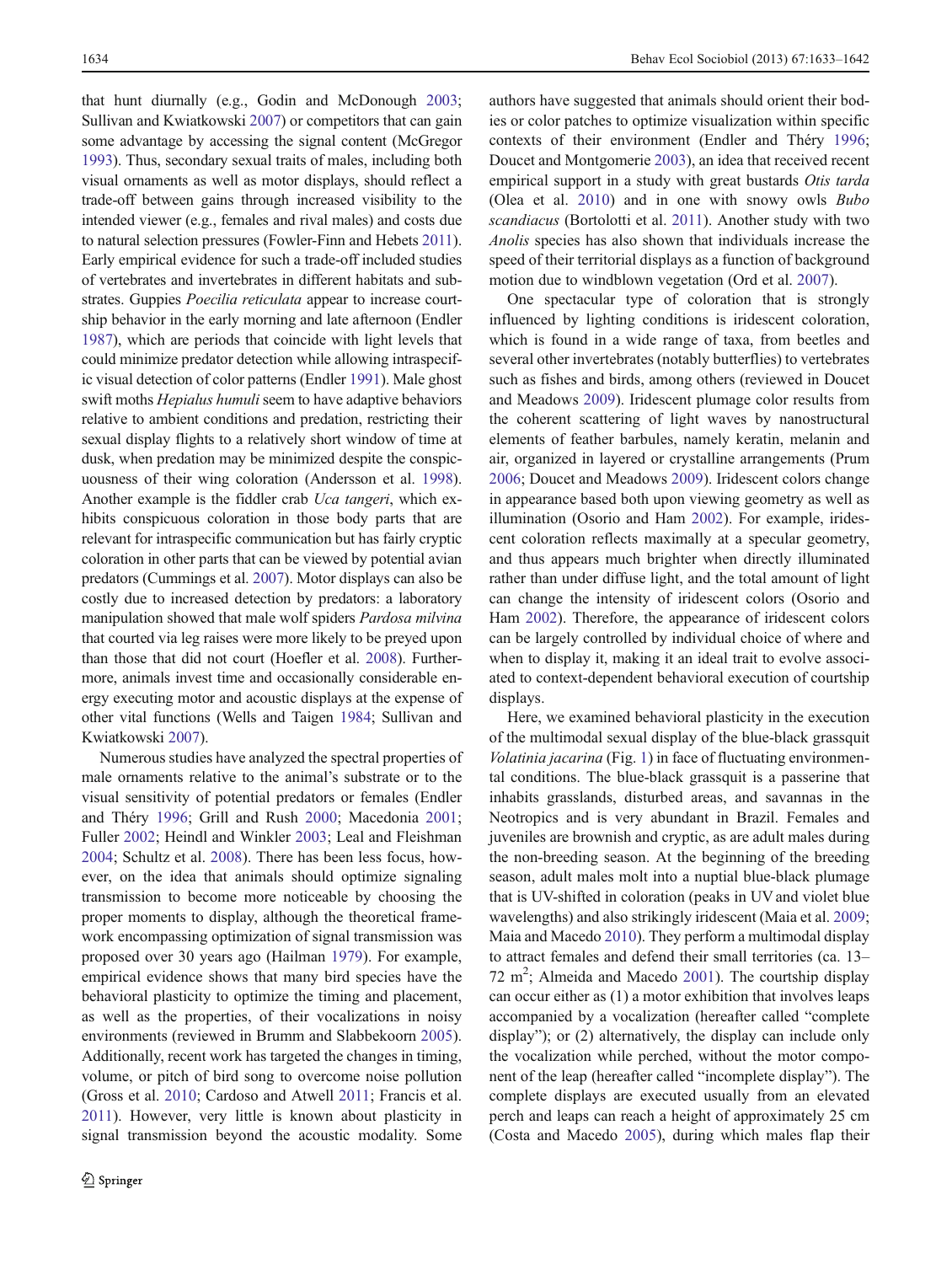<span id="page-2-0"></span>wings several times, snapping them behind their backs while exposing white underwing patches (Fig. 1). The motor part of the display is produced almost simultaneously with a short, buzzing vocalization that initiates during the leap and ends when the bird is landing back on its perch. Males generally produce the complete display at rates that range from 1.8 to as many as 12.3 per minute (Almeida and Macedo [2001](#page-7-0)), and these are executed hundreds of times each day throughout the long breeding season of approximately 6 months (Carvalho et al. [2007](#page-8-0)). Although males invariably produce the vocalization when they leap, they frequently produce only the incomplete display, in which they vocalize without leaping. Males use deciduous vegetation for their display perches, usually shrubs and small trees scattered over the open grassland, and are thus exposed to strong variation in ambient light and other meteorological





Fig. 1 A male blue-black grassquit (*Volatinia jacarina*) executing its leaping display in central Brazil. Photo by Rafael Maia

variables such as wind and rain. As yet, it is unknown whether social and environmental conditions influence the execution of complete or incomplete displays. Blue-black grassquit complete displays are extremely vigorous and likely to be very energetically costly.

Here, we combine empirical observations under natural conditions with visual models to test whether blue-black grassquits modulate their behavior in order to maximize their investment according to the conspicuousness of their visual displays. Assuming that leaping displays are energetically costly, that iridescence plays an important role in making the display highly visible, and that direct sunlight substantially increases the conspicuousness of iridescent plumage, we predicted that males would produce displays at higher rates in moments of direct incidence of sunlight upon their bodies. We anticipated that the execution of complete displays would occur in moments of higher sunlight incidence and incomplete displays (only vocalizations while perched) in moments with lower sunlight incidence. We also analyze rates of displays relative to other environmental variables, since other factors (e.g., temperature, relative humidity, and sun height) could also be assumed to affect the execution of displays. For instance, birds are known to become less active when temperatures increase, and this occurs usually when sunlight is more intense (i.e., increasing sun height from horizon). Additionally, relative humidity also plays a role in determining display rate, since respiratory dehydration may occur if the bird is heat-stressed due to elevated temperatures and the air is extremely dry (see Altshuler and Dudley [2006\)](#page-7-0).

# Materials and methods

# Behavioral observations

The study was conducted from November 2009 to February 2010 at the Fazenda Água Limpa, a property belonging to the University of Brasilia, in central Brazil (15°56′ S, 47°56′ W). We mist-netted and color-banded male blue-black grassquits early in the breeding season, and these were released immediately in the same place where they were captured. Of captured males, 21 established territories within the study area. We conducted repeated focal observations of these males between 0600 and 1130 h for a maximum of 35 min for each observation, during which two observers recorded all events of complete (with leap) and incomplete (perched singing) displays at a distance of roughly 10–20 m from each bird. We obtained two focal observation periods for six males and three focal observation periods for 15 males, totaling approximately 1,500 h of observation of displaying males. Focal observation periods were subdivided into samples of 5-min intervals. The number of samples within focal observations ranged from two to seven (i.e.,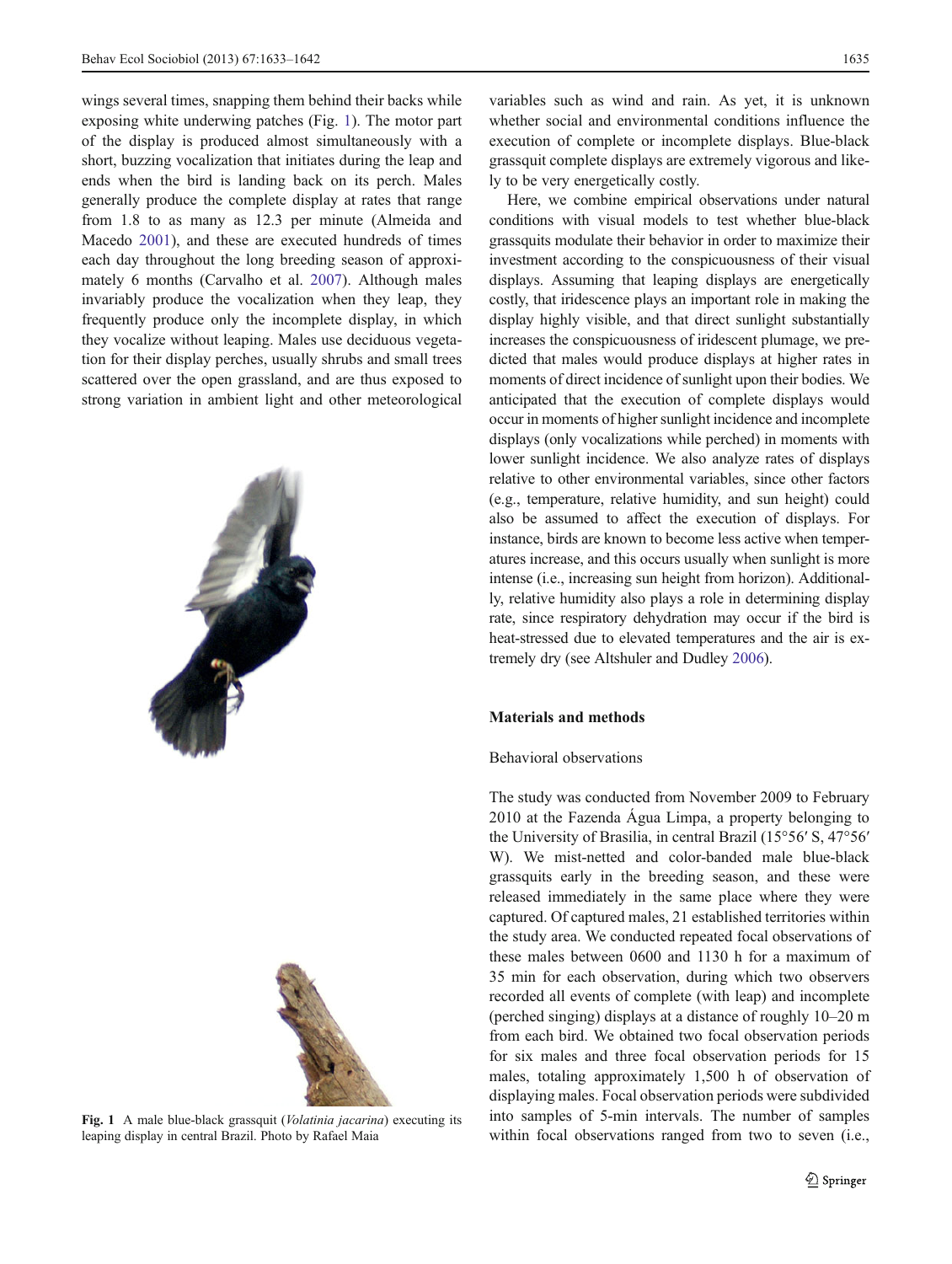from 10 to 35 min), but most focal observations had six samples  $(n=37)$ , with the following distribution: two samples ( $n=6$  focal observations), three samples ( $n=4$ ), four samples  $(n=2)$ , five samples  $(n=4)$ , six samples  $(n=37)$ , and seven samples  $(n=4)$ . This resulted in a total of 298 samples within focal observation periods. Considering all focal observations, males were sampled from six to 19 times  $mean \pm SD = 14.19 \pm 4.12$  samples per male).

### Environmental variables

Environmental variables were assessed by collecting data at the beginning and end of the 5-min sample intervals, and mean values were calculated for each variable for each interval. We measured four variables (see details below): ambient temperature, relative air humidity, direct incidence of sunlight upon the bird, and sun height at the moment of observation relative to horizon level. Direct observation of the bird allowed us to determine whether there was direct incidence of sunlight upon the bird's body at the beginning and end of each 5-min interval. We classified sunlight incidence in three categories: high incidence when the bird was in direct sunlight at the beginning and end of the interval; intermediate incidence when the bird was in direct sunlight either at the beginning or at the end of the interval, but not both; and low incidence when there was no direct sunlight upon the bird at both moments. Although this is a method that is somewhat imprecise, given that a bird could stop displaying in the first and last second of a 5-min interval resulting in a biased classification, we consider that the incidence of such errors should have been very small. Furthermore, the distribution of such errors would be completely random, cancelling out any directional bias. Finally, sun height was estimated by using the angular coordinate of the sun's vertical elevation from the horizon at the observation site, and was obtained from the National Oceanic and Atmospheric Administration (USA) site (NOAA, [http://www.esrl.](http://www.esrl.noaa.gov/gmd/grad/solcalc/) [noaa.gov/gmd/grad/solcalc/\)](http://www.esrl.noaa.gov/gmd/grad/solcalc/). Information used to obtain the latter data included field site location, date, and exact time of each focal sample observation.

#### Statistical analyses

To analyze our data, we used measurements collected during each 5-min sample interval as a replicate. We included ambient temperature, relative humidity, and sun height in a principal component analysis (PCA) to reduce potential effects of correlations among these variables  $(r_{\text{temp}} \times$ humid<sup>=−0.82,</sup>  $r_{temp} \times$  sun height<sup>=0.80</sup>, and  $r_{humid} \times$  sun height=−0.70), using "princomp" function in R software (R Development Core Team [2011\)](#page-9-0). Relative humidity was logtransformed to approximate a normal distribution. For subsequent analyses, we used the first principal component (PC1, proportion of variance=85.2 %) as a single measure of these three meteorological variables. Higher values of PC1 represent higher values of all variables, except relative humidity (loadings—0.59, −0.57, and 0.57; and correlations with PC1—0.95,  $-0.91$ , and 0.90 for temperature, relative humidity, and sun height, respectively).

We tested the influence of meteorological measurements (represented by PC1) and sunlight incidence on males (low, high, and intermediate) upon male complete or incomplete display rates (number of leaps with vocalizations and number of vocalizations while perched per 5 min, respectively) using a linear mixed model (LMM). LMM was fitted by restricted maximum likelihood using the "lme4" R package (Bates et al. [2011](#page-8-0)), including display rate as response variable and display type (complete or incomplete), light incidence, PC1, and the interactions of display type with light incidence and PC1 as predictors. To eliminate the possible interference of nonindependence of the data, since sampling of each male occurred in different focal observations, we included a nested hierarchical random effect: focal observation nested within male identity. Statistical significances of predictor terms were generated by comparing a full model with a restricted model, in which the predictor of interest was excluded, using a likelihood ratio test. Likelihood ratio statistics in Table [1](#page-4-0) represent the deviance between log-likelihood of models, and the degrees of freedom represent the change in number of extra parameters in the full model. Tukey's comparisons between levels of variables, when statistically significant, were developed using the "glht" function in the "multcomp" R package (Hothorn et al. [2008\)](#page-8-0). Significant levels were set at 5 % and Bonferroni corrections were applied in post hoc multiple comparison analyses.

We evaluated the presence of outliers in the response and explanatory variables by plotting values against observations grouped by male identity. We tested normality of response variables and homogeneity of variances using Shapiro–Wilk tests and residual analyses (standardized residuals versus fitted values scatter plots), respectively. Sample sizes differ among meteorological variables because missing data occurred for several observations. Results are presented as mean±SD, unless otherwise noted.

# Visual modeling

Based on the results from the behavioral experiments, we evaluated the conspicuousness of the blue-black iridescent plumage of grassquits against a natural background using a tetrachromatic visual model (Vorobyev and Osorio [1998;](#page-9-0) Vorobyev et al. [1998](#page-9-0)). We used an avian visual model where color discrimination is a function of the received signal, and limited by photoreceptor and neural noise (Vorobyev and Osorio [1998](#page-9-0); Osorio et al. [2004](#page-9-0)) to describe chromatic and brightness discrimination as a function of feather reflectance,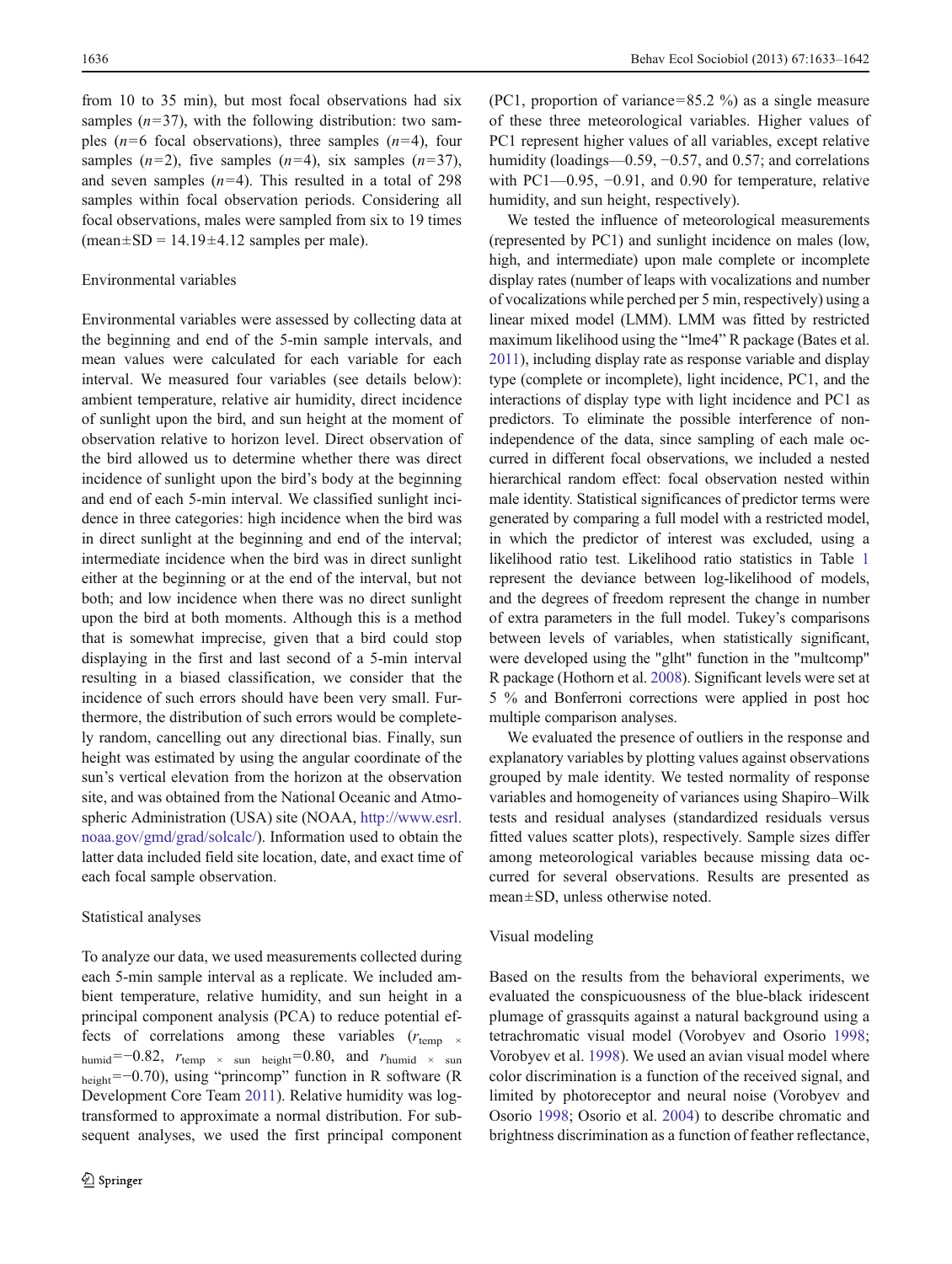<span id="page-4-0"></span>Table 1 Results from LMM of display rates of blue-black grassquit males with the display type (complete or incomplete), light incidence levels and environmental variables represented by a principal component PC1 as fixed factors, controlled for repeated samples within males and focal observations  $(n=298 \text{ samples})$ 

| Predictor                             | Standardized coefficient (SE) | $\chi^2$ | $df$           | $p$ value |
|---------------------------------------|-------------------------------|----------|----------------|-----------|
| Intercept                             | 0.01(0.11)                    |          |                |           |
| Light incidence <sup>a</sup>          |                               | 14.10    | $\overline{4}$ | 0.007     |
| Intermediate                          | 0.19(0.16)                    |          |                |           |
| High                                  | 0.45(0.14)                    |          |                |           |
| PC <sub>1</sub>                       | $-0.05(0.04)$                 | 1.57     | $\overline{2}$ | 0.46      |
| Display type <sup>b</sup>             |                               | 39.47    | $\overline{4}$ | < 0.001   |
| Incomplete                            | $-0.39(0.10)$                 |          |                |           |
| Display type $\times$ light incidence |                               | 4.83     | 2              | 0.09      |
| Incomplete $\times$ intermediate      | 0.23(0.20)                    |          |                |           |
| Incomplete $\times$ high              | $-0.24(0.16)$                 |          |                |           |
| Display type $\times$ PC1             | 0.03(0.04)                    | 0.55     |                | 0.46      |
|                                       |                               |          |                |           |

Variances  $\pm$  SE of random effects: male identity=0.07 $\pm$ 0.02, focal observation nested within male identity=0.07 $\pm$ 0.01

<sup>a</sup> Low, intermediate, or high. Estimates are relative to the low level

<sup>b</sup> Complete (leaps with vocalization) or incomplete (vocalizations while perched). Estimates are relative to the complete displays level

ambient illumination, and background color. Nuptial plumage reflectance was obtained from five dorsal feathers collected from 43 captured males, 19 of which were monitored in focal observations during the present study (Fig. 2). We measured reflectance with an Ocean Optics USB4000 spectrometer attached to a PX-2 pulsed xenon light source (range 250–750 nm; Ocean Optics, Dunedin, FL, USA). Feathers were taped to a black velvet surface to simulate natural arrangement on the bird's body. Reflectance was measured with the probe held at 45° and attached to a holder to exclude ambient light, at 6 mm from the feather surface. We measured reflectance relative to a WS-1-SS white standard and using the black surface as a dark reference. For each feather, we recorded 50 sequential spectra, and repeated three times between samples by changing the position of the probe between readings to guarantee we were measuring different parts of the feather. We calculated plumage reflectance as an average of the three measurements at 1-nm steps between 300 and 700 nm. To assess the natural luminosity background for the blue-black grassquits, we took reflectance measurements from 20 leaves and 20 branches from the vegetation where grassquits were observed executing their displays, which were averaged to characterize the background color (Fig. 2).

Following Vorobyev et al. ([1998\)](#page-9-0), we calculated cone quantum catch for each of the four avian cones as the summed product of plumage reflectance, the ambient illuminant, and the absorbance spectrum of the cone across the wavelengths of the avian visual spectrum (300 to 700 nm; equation 1 in Vorobyev et al. [1998](#page-9-0)). We log-transformed quantum catches to make the differences in cone stimulation proportional to their magnitudes (Weber–Fechner law, equation 4 in Vorobyev et al. [1998\)](#page-9-0). Since the cone sensitivity functions for the blue-black grassquit are unknown, we used the average UV-sensitive curves described in Endler and Mielke ([2005\)](#page-8-0), but we also compared the results to those obtained considering the average V-sensitive curves described in the same study. Since the results were qualitatively identical, we report only the results for the UV-sensitive curves. For the luminance values, we used the "blue sky" illuminant from Endler [\(1993](#page-8-0)). Though the overall intensity of luminance may vary among different sites, the spectral shape of illuminant curves under the same ambient light conditions are roughly similar (Endler [1993\)](#page-8-0), and fine-scale differences are unlikely to affect contrast calculations due to color-correction mechanisms of the visual system (Stoddard and Prum [2008](#page-9-0)).

We then calculated the contrast between the plumage and the background as a function of the adjusted log-transformed



Fig. 2 Reflectance spectra of male blue-black grassquit feathers (solid line) and the natural background (dashed line). The gray shaded band represents the 95 % confidence interval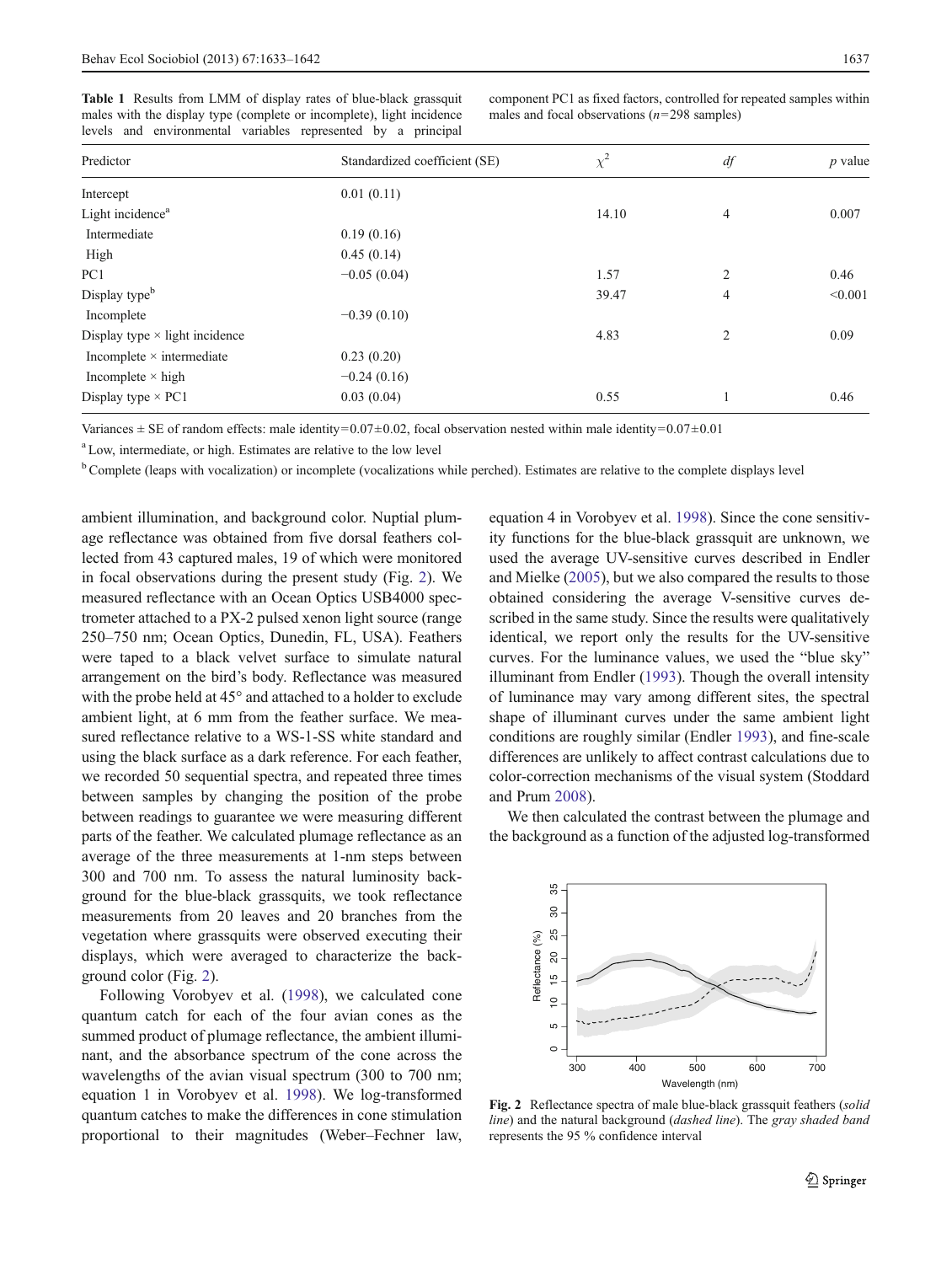quantum catches weighted by the noise in each receptor channel (Vorobyev and Osorio [1998;](#page-9-0) Osorio et al. [2004](#page-9-0)). For the chromatic contrast  $(\Delta S)$ , we assumed a noise-tosignal ratio of a single cone that yielded a Weber fraction of 0.05 for the long-wavelength sensitive cone, and the relative density of the UV, short-, medium-, and longwavelength sensitive cones to be 1:2:2:4 (as estimated from the Pekin robin Leiothrix lutea; Maier and Bowmaker [1993](#page-8-0)). Achromatic contrast  $(\Delta L)$  was calculated following Siddiqi et al. [\(2004\)](#page-9-0) and also assuming a Weber fraction of 0.05. To account for differences in light intensity, we considered scenarios of dim and bright illumination by scaling the quantum catches assuming a flux of 500 photons per integration time for the dim-light condition (where contrast thresholds are dominated by photon noise) and  $10<sup>4</sup>$  photons per integration time for the bright condition (Vorobyev [2003](#page-9-0); Osorio et al. [2004\)](#page-9-0).

All color analyses were conducted in R using the "pavo" package (Maia et al. [2013\)](#page-8-0). Differences in chromatic and achromatic contrasts were assessed using linear mixed models of  $\Delta S$  and log-transformed  $\Delta L$  with light intensity as a fixed factor and male identity as a random effect.

# **Results**

For the 21 males observed, complete display rates (leaps with song/min) varied from 0 to 19.8 leaps/min  $(5.47 \pm 6.08)$  and incomplete display rates (songs without leap/min) from 0 to 23.8 songs/min (3.2±4.52). General environmental patterns during focal observations varied widely and can be described by the following parameters: temperatures ranged from 14 to 36.9 °C (23.9 $\pm$ 4.7), relative humidity from 35.9 to 93.7 % (71.18±13.3), and sun height from −1.84 to 65.6°  $(25.40 \pm 16.53)$ . Considering all samples, 51.01 %  $(n=152)$ were obtained under low levels of sunlight incidence, 31.54 %  $(n=94)$  under intermediate levels and, 17.45 %  $(n=52)$  under high levels.

The incidence of direct sunlight upon males affected their display rates, and at high sunlight incidence levels males performed more displays compared with males in low levels of sunlight incidence  $(z=3.16, p=0.005;$  $(z=3.16, p=0.005;$  $(z=3.16, p=0.005;$  Table 1). Display rates in intermediate levels of sunlight incidence did not differ from those in low and high levels of sunlight incidence  $(z=1.21, p=0.67 \text{ and } z=1.58, p=0.34, \text{ respectively};$  $(z=1.21, p=0.67 \text{ and } z=1.58, p=0.34, \text{ respectively};$  $(z=1.21, p=0.67 \text{ and } z=1.58, p=0.34, \text{ respectively};$  Table 1, Fig. 3). At each level of sunlight incidence, males executed higher rates of complete displays than incomplete displays (Table [1](#page-4-0)) and this difference tended to be larger at high levels of sunlight incidence, but the interaction between display type and sunlight incidence level did not reach statistical significance (Fig. 3). Meteorological variables represented by PC1 had no effect on display rates or on the type of display exhibited (Table [1\)](#page-4-0).



Fig. 3 Rates of complete displays (leaps synchronized with songs, dark columns) and incomplete displays (songs without leaps, white columns) of blue-black grassquit males in different levels of sunlight incidence. Bars represent standard errors and the asterisk (\*) represents statistical significance for post-hoc paired comparison of light incidence levels at  $p \le 0.001$ 

Both the chromatic contrast  $(\Delta S, Fig. 4a)$  $(\Delta S, Fig. 4a)$  and the achromatic contrast  $(\Delta L,$  Fig. [4b\)](#page-6-0) between the blue-black grassquit plumage and its habitat background differed between the light intensity conditions, showing a higher contrast under brighter lighting (Table [2](#page-6-0)). These results indicate that the blue-black coloration and the brightness of the nuptial plumage of blue-black grassquit males become more evident relative to the background when light intensity is higher (Fig. [4\)](#page-6-0).

## Discussion

Our study reveals that the courtship motor and acoustic displays of male blue-black grassquits are modulated by their exposure to direct sunlight. We found that when sunlight incidence upon a male was high, the display behavior was exhibited at a much higher rate when compared with rates at lower levels of sunlight incidence. Furthermore, males tended to show increased rates of the motor part of the display at higher sunlight levels and reduced their rates of acoustic displays under this condition. Among all the environmental variables measured, only direct incidence of sunlight modified the patterns of the multimodal display of the blue-black grassquit. Thus, results suggest that plumage iridescence is likely to be highly visible when the bird is directionally illuminated. These results are supported by the visual models, which show that light intensity over male iridescent plumage significantly increases its conspicuousness, both in chromatic (hue and saturation) and achromatic (brightness) aspects of the coloration. Given that the motor display is likely to be very costly, it should compensate the bird to leap preferentially when bathed in sunlight and there is a greater chance of being seen by conspecifics.

We suggest that there is a trade-off between display types depending upon the presence of direct sunlight. In low and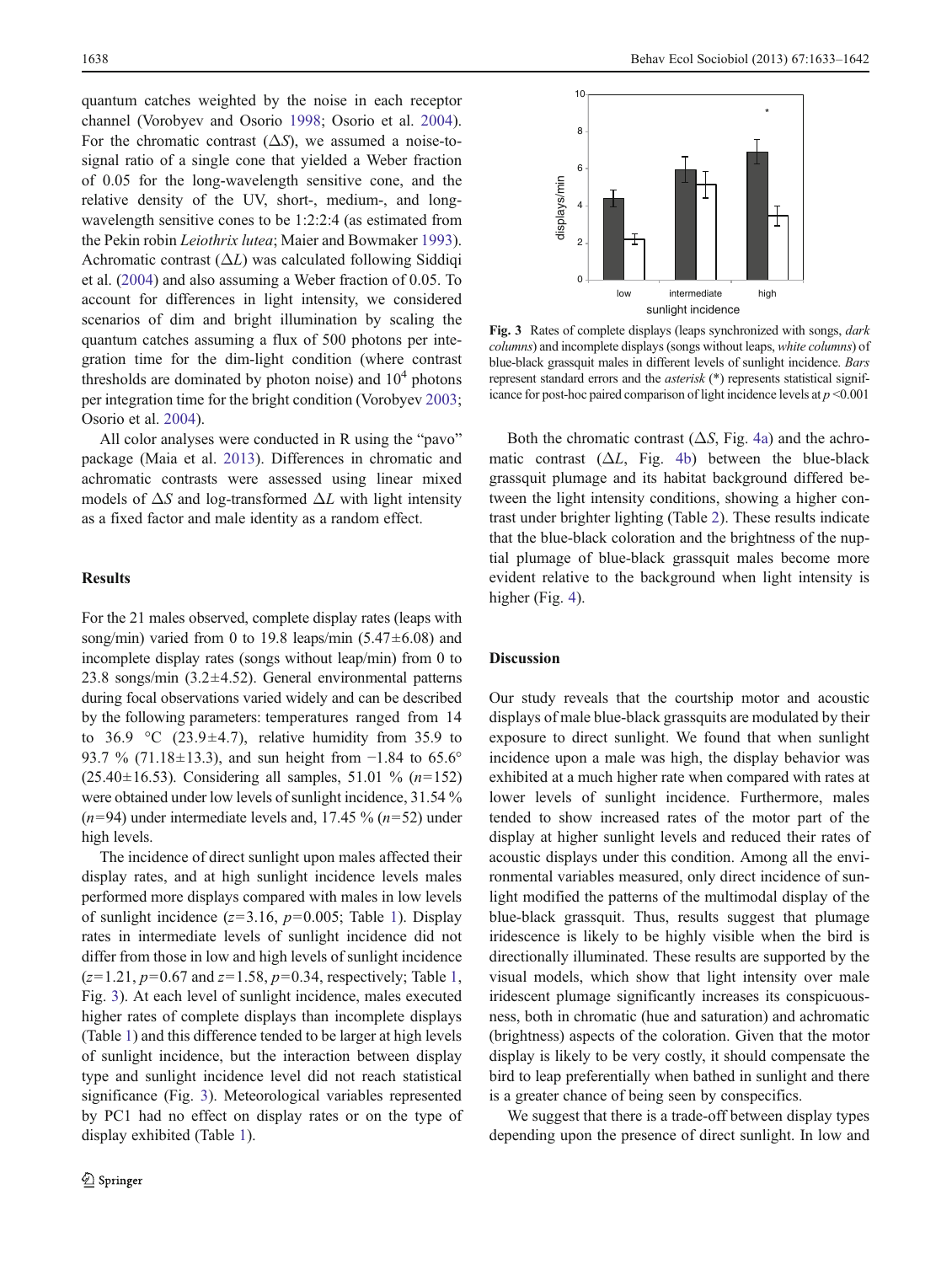<span id="page-6-0"></span>

Fig. 4 Chromatic (a) and log-transformed achromatic (b) contrast of the male blue-black grassquit iridescent plumage coloration against a natural background, as a function of the intensity of ambient illumination, inferred from visual models of avian vision. Bars represent 95 % confidence intervals

intermediate sunlight incidence, both the complete and incomplete display rates are lower than in conditions of higher sunlight incidence. When high light incidence occurs, the birds tend to decrease the rate of incomplete display in favor of executing the complete motor displays. These observed patterns suggest that the birds shift from a low-gear display mode (alternation of only vocalizing and vocalizing with leaps) to a high rate of leaping. Evidently, this overall pattern should be quite variable at the individual level, given that males differ in overall condition and specific circumstance (e.g., breeding status, nearby rivals, or females).

These are striking results for two reasons. First, because this evidence suggests that the iridescent coloration of the blue-black grassquit's plumage is a crucial element used in intraspecific communication. Iridescent colors in the blueblack grassquit are produced by a thin-film of keratin over an array of organized melanin granules (melanosomes; Maia et al. [2009](#page-8-0)). These types of colors are dominated by a strong specular component (i.e., reflected at the same but opposite angle of incident light) and have negligible diffuse (scattered across all angles) reflectance (e.g., Maia et al. [2011\)](#page-8-0), such

that if there is no direct light from a point source, color properties are virtually unnoticeable (Osorio and Ham [2002](#page-9-0); Doucet and Meadows [2009](#page-8-0)). Since direct rather than diffuse light results in iridescent plumage seeming brighter (Osorio and Ham [2002](#page-9-0)), the leaping behavior may function primarily to optimize transmission of the information conveyed by this specific plumage characteristic (but see below for alternative possibility).

Further, even if these directional aspects of reflectance geometry are ignored, the spectral properties of direct incident light cause the blue-black color of male nuptial plumage to be more noticeable and conspicuous against the background, as shown by the results from the visual models. It is interesting to note that both the chromatic and achromatic attributes were affected by lighting conditions. Given that the chromatic attributes are influenced by investment in the speed of molting in this species (Maia and Macedo [2010\)](#page-8-0), this context-dependent investment in complete displays may therefore increase the signal value of these conditiondependent attributes of plumage color. Although the developmental self-assembly influential intensity<br>and the self-assembly of intensity interest plumate intensity of the self-assemble of a state of the self-assemble of a state of the self-assemble of a state of the self-assembl

| Table 2 Results from LMM of chromatic $(\Delta S)$ and achromatic $(\Delta L)$ contrasts between the plumage reflectance and the background in different light |  |
|----------------------------------------------------------------------------------------------------------------------------------------------------------------|--|
| intensities, controlled for repeated measurement of males $(n=129)$ samples from 43 males)                                                                     |  |

| Response variable | Predictor              | Estimate (SE) | F         | df    | $p$ value |
|-------------------|------------------------|---------------|-----------|-------|-----------|
| $\Delta S^1$      | Intercept              | 14.58(0.15)   |           |       |           |
|                   | Intensity <sup>a</sup> |               | 12,065.24 | 1, 42 | < 0.001   |
|                   | Dim                    | $-8.08(0.07)$ |           |       |           |
| $\Delta L^{2,3}$  | Intercept              | 0.41(0.07)    |           |       |           |
|                   | Intensity <sup>a</sup> |               | 25,988.19 | 1, 42 | < 0.001   |
|                   | Dim                    | $-0.44(0.01)$ |           |       |           |
|                   |                        |               |           |       |           |

Variance  $\pm$  SE of random effect (male identity):  $10.91 \pm 0.14$ ,  $20.45 \pm 0.07$ ,  $3 \text{ log-transformed}$ 

<sup>a</sup> Dim and bright. Estimates are relative to bright level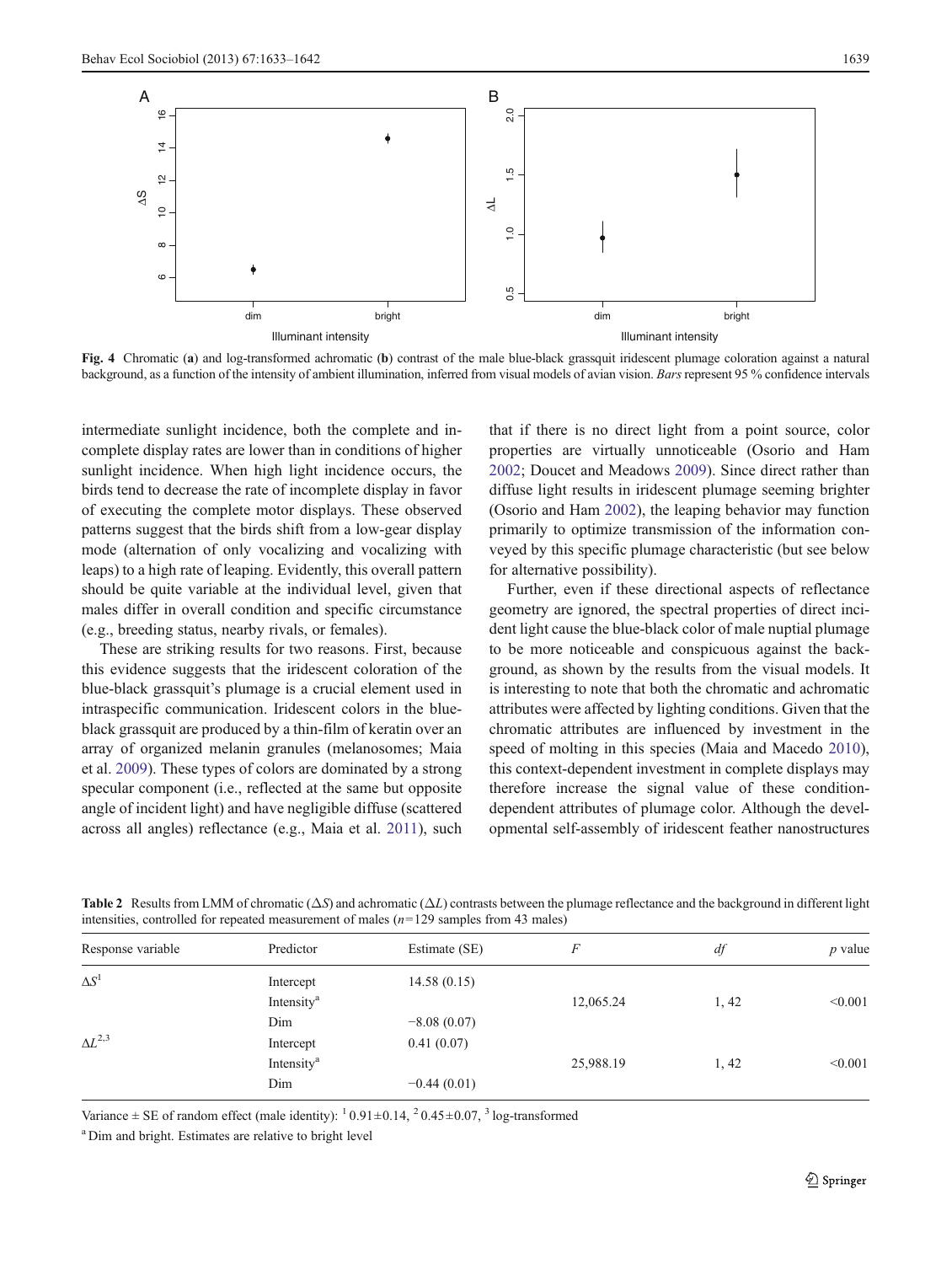<span id="page-7-0"></span>is unlikely to be energetically demanding, developmental conditions necessary for it to occur could conceivably be disrupted by physical or social stressors (McGraw et al. [2002;](#page-8-0) Maia et al. [2012a,](#page-8-0) [b](#page-8-0)). Other elements of the multimodal display, including motor and song attributes, may be important in transmitting specific information about the male, but are less likely to be affected by the direct incidence of sunlight. Thus, the nature of plumage attributes as an indicator of male developmental quality is likely an important aspect of this motor display, with the most favorable exhibition of iridescence, however, depending upon the leaping part of the display. Future studies should experimentally investigate the relative importance of the motor and color components of this complex display (e.g., Macedonia et al. [2013\)](#page-8-0).

Alternatively, we could also interpret our results to indicate that the information content of the signal is contained in the leap itself (e.g., male vigor and/or skill) and that the iridescence serves the function of enhancing the leap, making it more visible (see Byers et al. [2010\)](#page-8-0). Thus, the multimodal display of the blue-black grassquit involves interdependent components that may convey different information contents, and efficient transmission of the signal may be enhanced by behavioral modulation according to environmental conditions. Independent of whether we apply one or the other of the above explanations (the leap exposes the iridescence or the latter enhances the leap), our results in this study support the general prediction that animals adjust behaviorally to their environment to increase signal conspicuousness used for communication with nearby conspecifics.

A second noteworthy point involves the dynamic transition from the passive display mode to the energetically costly leaping display, which suggests a remarkable behavioral flexibility that is in line with expectations concerning signal evolution. The adjustment of different signal components involving trade-offs has been found primarily for males of different taxa in response to the presence and reproductive condition of females (Gibson and Bradbury [1985](#page-8-0); Kelso and Verrell [2002](#page-8-0); Patricelli et al. [2002;](#page-9-0) Patricelli and Krakauer [2009\)](#page-9-0). Here, we found that male blue-black grassquits modulate their courtship signal dynamically with subtle shifts in environmental cues. To our knowledge, only one study has examined the association between courtship displays and direct incidence of sunlight, suggesting that male peafowl Pavo cristatus maximize the efficacy of their displays by orienting themselves at about 45° to the right of the sun azimuth (Dakin and Montgomerie [2009\)](#page-8-0). A postural change such as exhibited by peafowl probably involves negligible energetic costs to the animal. However, the energetic costs of modifying display mode to include vigorous movements (such as leaping) relative to presence of direct sunlight are likely to be very high for any species, even for small birds such as grassquits. In addition, while perched, blue-black

grassquits exhibit a uniform color pattern over their entire bodies, while when leaping they exhibit a dramatic contrast between underwing white patches and their black plumage. Therefore, for this species, subtle postural differences in body orientation may not have as strong an effect for signal transmission as obtained through the leaping display; however, confirmation of this possibility remains to be determined.

Early evidence suggested that there should be great variation and flexibility in signal optimization to match conditions encountered by animals (Endler [1991](#page-8-0); Endler and Théry [1996\)](#page-8-0). Although many studies have examined transmission optimization of acoustic signaling, many fewer studies have focused on how animals time and place motor or multimodal signals relative to their habitats, ambient light, or predation risk. These studies provided evidence that in many species visual signals and fixed daily activity patterns may have evolved to match a given physical landscape and specific ambient light conditions. We propose that, additionally, sexual selection has generated courtship behaviors in many species that allow instantaneous optimization of sexual signaling. Such behavioral contextual plasticity should be strongly selected for in species where the displaying behavior is costly, either energetically or because of increased risk of predation, and when an environmental cue can significantly modify signal quality and detectability.

Acknowledgments We thank Jeff Podos for numerous discussions about grassquit biology, display behavior, and the importance of light. For assistance with field work, we thank Marcela Manara, Renata Alquezar, Tainá Bernardes, and Paulo Henrique Veloso. We also thank two anonymous reviewers and Esteban Fernandez-Juricic, associate editor, for their excellent and detailed criticisms and suggestions. This work was funded by the Fundação Coordenação de Aperfeiçoamento de Pessoal de Nível Superior—CAPES and the Conselho Nacional de Desenvolvimento Científico e Tecnológico—CNPq. Logistic support was provided by Universidade de Brasília.

Ethical standards This study was approved by the Instituto Brasileiro do Meio Ambiente e dos Recursos Naturais Renováveis—IBAMA (under license no. 17765–1) and by the Centro Nacional de Pesquisa para Conservação das Aves Silvestres—CEMAVE (under license no. 1301).

# References

- Almeida JB, Macedo RH (2001) Lek-like mating system of the monogamous blue-black grassquit. Auk 118:404–411
- Altshuler DL, Dudley R (2006) The physiology and biomechanics of avian flight at high altitude. Integr Comp Biol 46:62–71
- Andersson M (1994) Sexual selection. Princeton University Press, Princeton
- Andersson S, Rydell J, Svensson MGE (1998) Light, predation and the lekking behaviour of the ghost swift Hepialus humuli (L.) (Lepidoptera, Hepialidae). Proc R Soc Lond B 265:1345–1351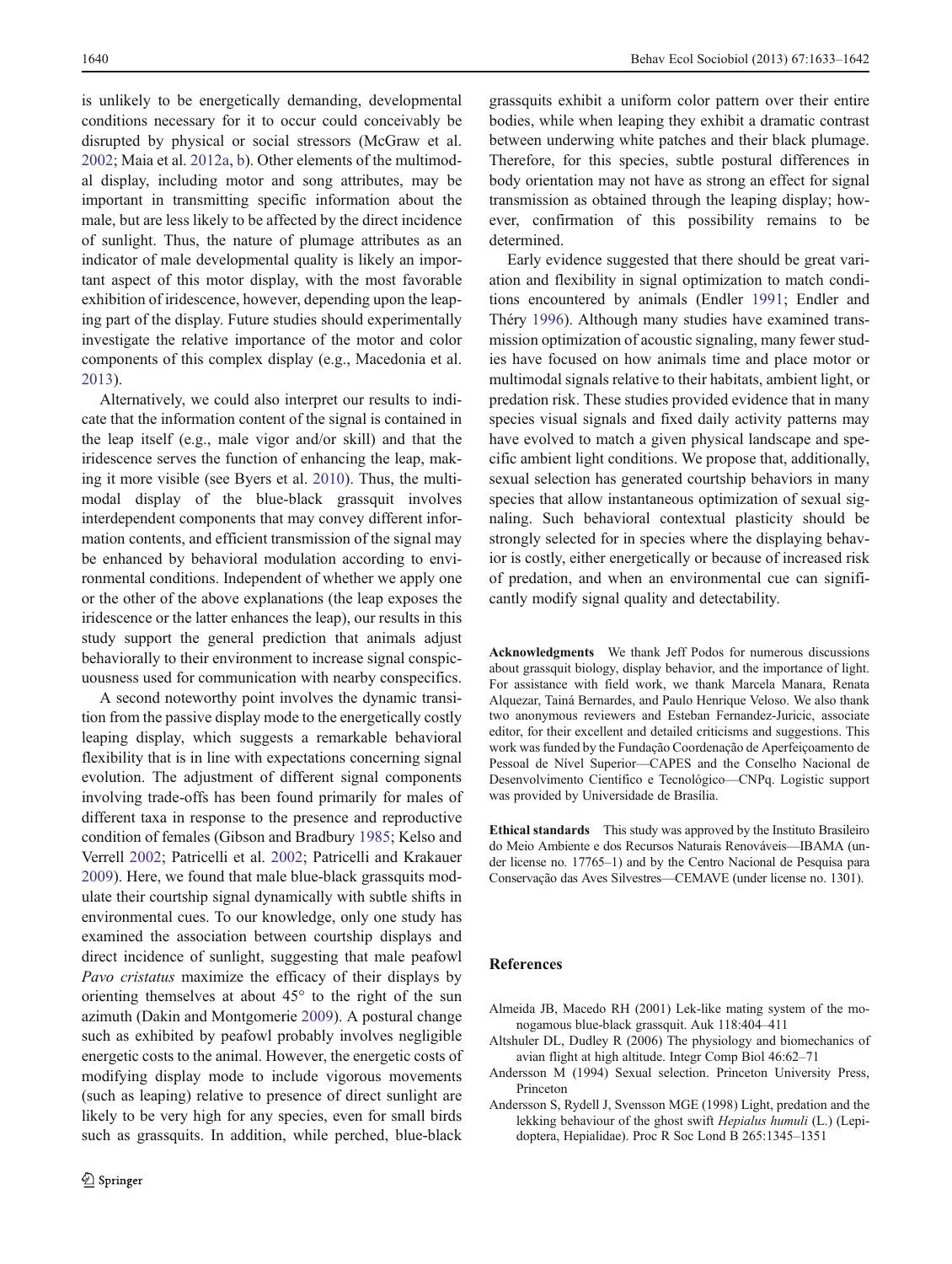- <span id="page-8-0"></span>Bates D, Maechler M, Bolker B (2011) lme4: Linear mixed-effects models using S4 classes. R package version 0.999375-42. [http://](http://cran.r-project.org/package=lme4) [CRAN.R-project.org/package=lme4](http://cran.r-project.org/package=lme4)
- Bortolotti GR, Stoffel MJ, Galván I (2011) Wintering snowy owls Bubo scandiacus integrate plumage colour, behaviour and their environment to maximize efficacy of visual displays. IBIS 153:134–142
- Brumm H, Slabbekoorn H (2005) Acoustic communication in noise. Adv Stud Behav 35:151–209
- Byers J, Hebets E, Podos J (2010) Female mate choice based upon male motor performance. Anim Behav 79:771–778
- Cardoso GC, Atwell JW (2011) On the relation between loudness and the increased song frequency of urban birds. Anim Behav 82:831–836
- Carvalho CBV, Macedo RH, Graves JA (2007) Reproduction of blueblack grassquits in central Brazil. Braz J Biol 67:275–281
- Costa F, Macedo RH (2005) Coccidian oocyst parasitism in the blueblack grassquit: influence on secondary sex ornaments and body condition. Anim Behav 70:1401–1409
- Cummings ME, Jordão JM, Cronin TW, Oliveira RF (2007) Visual ecology of the fiddler crab, Uca tangeri: effects of sex, viewer and background on conspicuousness. Anim Behav 75:175–188
- Dakin R, Montgomerie R (2009) Peacocks orient their courtship displays towards the sun. Behav Ecol Sociobiol 63:825–834
- Doucet SM, Meadows MG (2009) Iridescence: a functional perspective. J R Soc Interface 6:S115–S132
- Doucet SM, Montgomerie R (2003) Bower location and orientation in satin bowerbirds: optimising the conspicuousness of male display? EMU 103:105–109
- Endler JA (1987) Predation, light intensity, and courtship behaviour in Poecilia reticulata. Anim Behav 35:1376–1385
- Endler JA (1990) On the measurement and classification of colour in studies of animal colour patterns. Biol J Linn Soc 41:15–352
- Endler JA (1991) Variation in the appearance of guppy color patterns to guppies and their predators under different visual conditions. Vis Res 31:587–608
- Endler JA (1992) Signals, signal conditions, and the direction of evolution. Am Nat 139(S1):S125–S153
- Endler JA (1993) The color of light in forests and its implications. Ecol Monogr 63:1–27
- Endler JA, Mielke P (2005) Comparing entire colour patterns as birds see them. Biol J Linn Soc 86:405–431
- Endler JA, Théry M (1996) Interacting effects of lek placement, display behavior, ambient light, and color patterns in three neotropical forest-dwelling birds. Am Nat 148:421–452
- Fleishman LJ (1992) The influence of the sensory system and the environment on motion patterns in the visual displays of anoline lizards and other vertebrates. Am Nat 139(S1):S36–S37
- Fleishman LJ, Persons M (2001) The influence of stimulus and background colour on signal visibility in the lizard Anolis cristatellus. J Exp Biol 204:1559–1575
- Fowler-Finn KD, Hebets EA (2011) The degree of response to increased predation risk corresponds to male secondary sexual traits. Behav Ecol 22:268–275
- Francis CD, Ortega CP, Cruz A (2011) Different behavioural responses to anthropogenic noise by two closely related passerine birds. Biol Lett 7:850–852
- Fuller RC (2002) Lighting environment predicts the relative abundance of male color morphs in bluefin killifish (Lucania goodei) populations. Proc R Soc Lond B 269:1457–1465
- Gibson RM, Bradbury JW (1985) Sexual selection in lekking grouse: phenotypic correlates of male strutting success. Behav Ecol Sociobiol 18:117–123
- Godin J-GJ, McDonough HE (2003) Predator preference for brightly colored males in the guppy: a viability cost for a sexually selected trait. Behav Ecol 14:194–200
- Grill CP, Rush VN (2000) Analysing spectral data: comparison and application of two techniques. Biol J Linn Soc 69:121–138
- Gross K, Pasinelli G, Kunc HP (2010) Behavioral plasticity allows short-term adjustment to a novel environment. Am Nat 176:456– 464
- Hailman JP (1977) Optical signals: animal communication and light. Indiana University Press, Bloomington
- Hailman JP (1979) Environmental light and conspicuous colors. In: Burtt EHJ (ed) The behavioral significance of color. Garland STPM, New York, pp 289–354
- Heindl M, Winkler H (2003) Vertical lek placement of forest-dwelling manakin species (Aves, Pipridae) is associated with vertical gradients of ambient light. Biol J Linn Soc 80:647–658
- Hoefler CD, Persons MH, Rypstra AL (2008) Evolutionarily costly courtship displays in a wolf spider: a test of viability indicator theory. Behav Ecol 19:974–979
- Hothorn T, Bretz F, Westfall P (2008) Simultaneous inference in general parametric models. Biom J 50:346–363
- Kelso EC, Verrell PA (2002) Do male veiled chameleons, Chamaeleo calyptratus, adjust their courtship displays in response to female reproductive status? Ethology 108:495–512
- Leal M, Fleishman LJ (2004) Differences in visual signal design and detectability between allopatric populations of Anolis lizards. Am Nat 163:26–39
- Macedonia JM (2001) Habitat light, colour variation, and ultraviolet reflectance in the Grand Cayman anole, Anolis conspersus. Biol J Linn Soc 73:299–320
- Macedonia JM, Clark DL, Riley RG, Kemp DJ (2013) Species recognition of color and motion signals in Anolis grahami: evidence from responses to lizard robots. Behav Ecol (published online, doi[:10.1093/beheco/art027\)](http://dx.doi.org/10.1093/beheco/art027)
- Maia R, Macedo RH (2010) Achieving luster: prenuptial molt pattern predicts iridescent structural coloration in Blue-black Grassquits. J Ornithol 152:243–252
- Maia R, Caetano JVO, Báo SN, Macedo RH (2009) Iridescent structural colour production in male blue-black grassquit feather barbules: the role of keratin and melanin. J R Soc Interface 6(Suppl 2):S203–11
- Maia R, D'Alba L, Shawkey MD (2011) What makes a feather shine? A nanostructural basis for glossy black colours in feathers. Proc R Soc Lond B 278:1973–1980
- Maia R, Macedo RH, Shawkey MD (2012a) Nanostructural selfassembly of iridescent feather barbules through depletion attraction of melanosomes during keratinization. J R Soc Interface 9:734–743
- Maia R, Brasileiro L, Lacava RV, Macedo RH (2012b) Social environment affects acquisition and color of structural nuptial plumage in a sexually dimorphic tropical passerine. PLOS ONE 7(10):e47501
- Maia R, Eliason CM, Bitton P-P., Doucet SM, Shawkey MD (2013) Pavo: an R package for the analysis, visualization and organization of spectral data. Methods in Ecology and Evolution (published online, doi:[10.1111/2041-210X.12069](http://dx.doi.org/10.1111/2041-210X.12069))
- Maier EJ, Bowmaker JK (1993) Colour vision in the passeriform bird, Leiothrix lutea: correlation of visual pigment absorbance and oil droplet transmission with spectral sensitivity. J Comp Physiol A 172:295–301
- McGraw KJ, Mackillop E, Dale J, Hauber ME (2002) Different colors reveal different information: how nutritional stress affects the expression of melanin- and structurally based ornamental plumage. J Exp Biol 205:3747–3755
- McGregor PK (1993) Signalling in territorial systems: a context for individual identification, ranging and eavesdropping. Philos T Roy Soc B 340:237–244
- Olea PP, Casas F, Redpath S, Viñuela J (2010) Bottoms up: great bustards use the sun to maximise signal efficacy. Behav Ecol 64:927–937
- Ord TJ, Peters RA, Clucas B, Stamps JA (2007) Lizards speed up visual displays in noisy motion habitats. Proc R Soc Lond B 274:1057– 1062